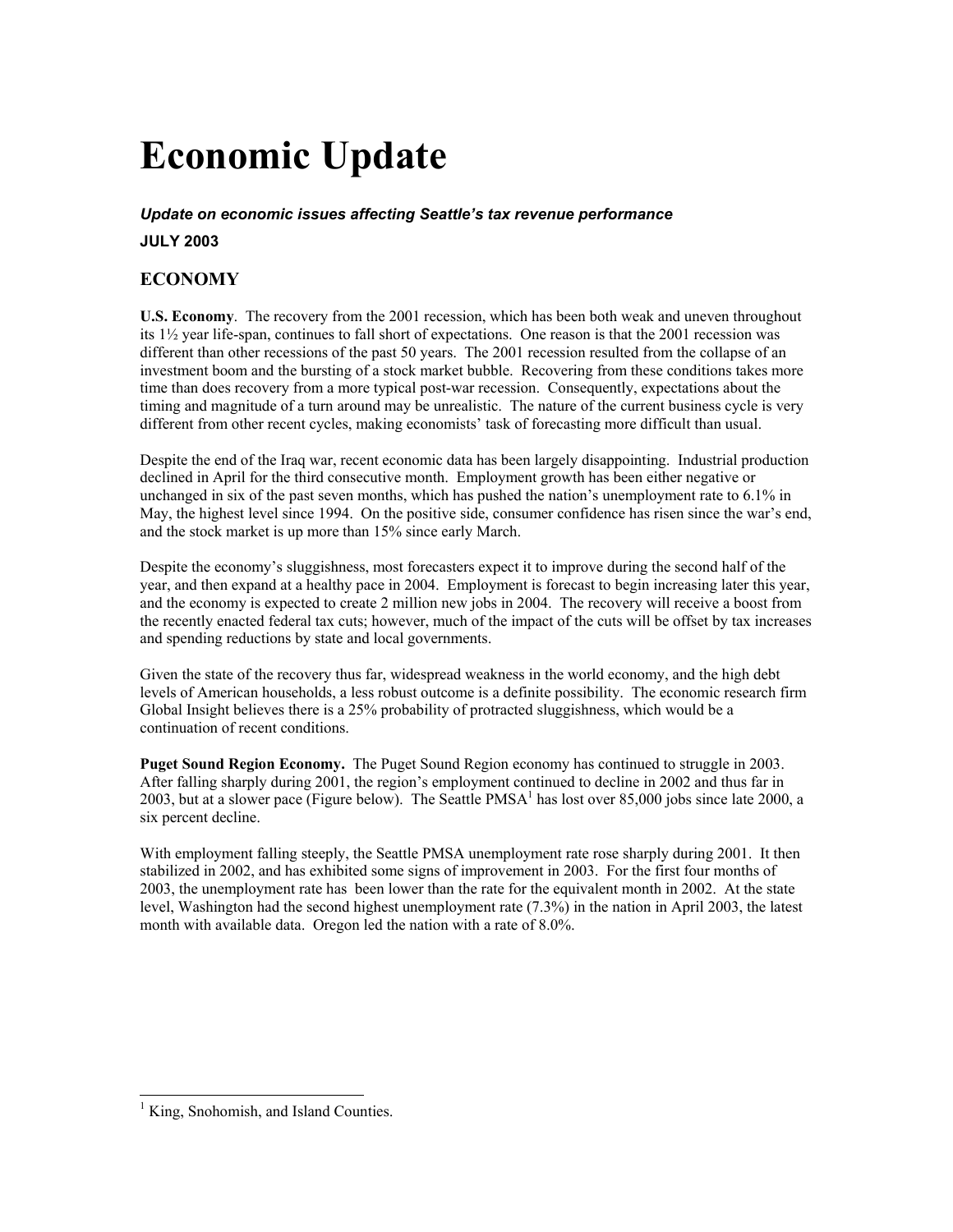

A major contributor to the region's economic woes has been the large drop in Boeing employment that followed the September 11 attacks. Boeing's Washington employment declined from 80,000 in September 2001 to 57,000 in June 2003, a drop of 23,000. This is the second round of major layoffs at Boeing following the company's most recent employment peak in June 1998. Since that time Boeing has reduced its Washington employment by 47,000 jobs.

Looking to the future, the Puget Sound Economic Forecaster anticipates a flat economy in 2003, with negligible employment growth (0.1%) and weak income growth. A modest upturn is forecast for 2004, when employment is expected to increase by 1.5%, due largely to the expected improvement in the national economy. The principal risks to this forecast of modest improvement are the national economic forecast and Boeing.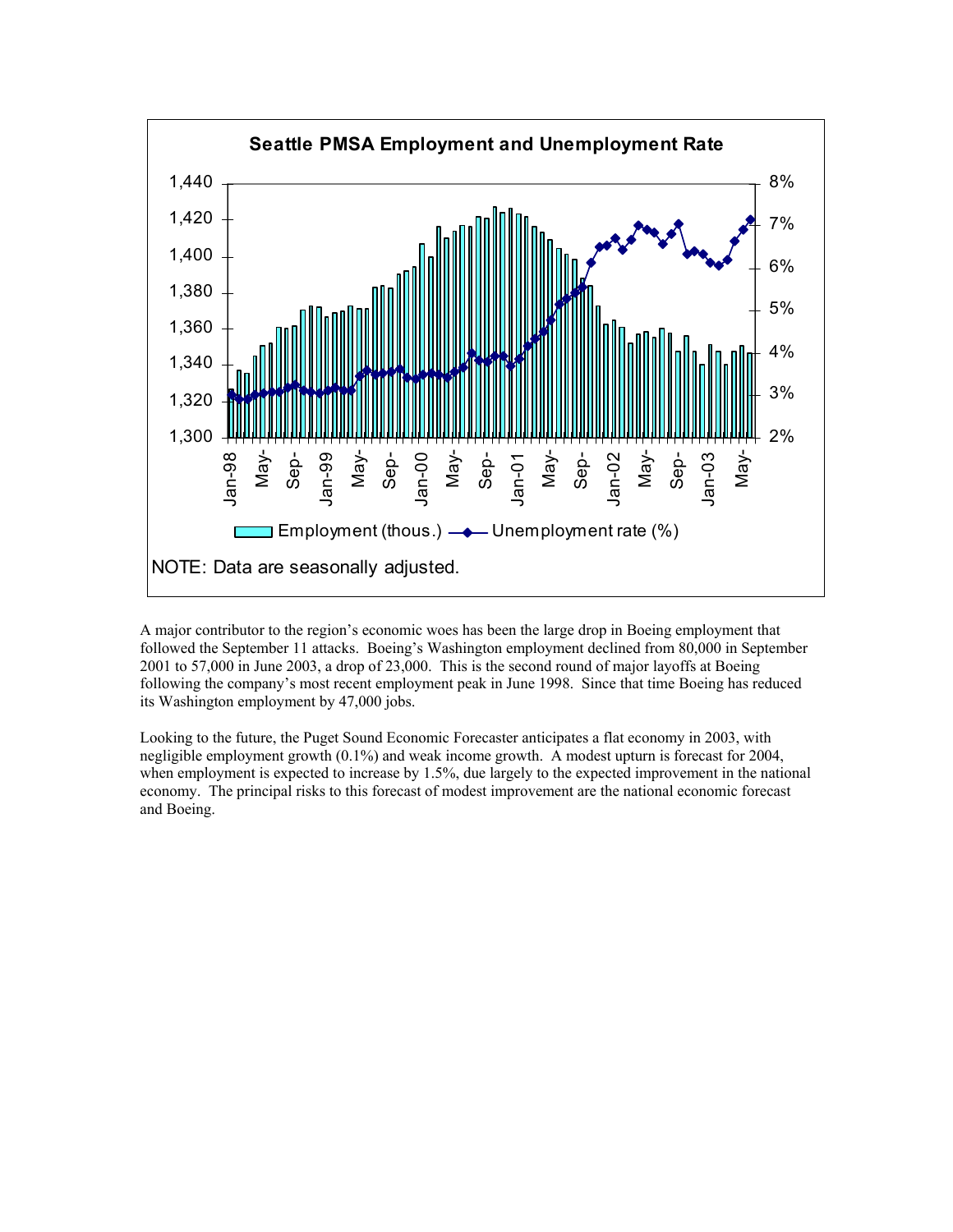## Shifting Income Patterns

*A historical look at Seattle's household income growth* 

### **SPECIAL TOPIC: INCOME**

Household income is a critical variable in understanding and forecasting the growth of City of Seattle revenue. It is also an important indicator of the health of the economy and the well being of the population. This report uses historical U.S. Census information to examine patterns of income growth in Seattle over the past 50 years, with an emphasis on the decade of the 1990s. Given the complexity of the topic, we view this report as a first step, with additional analysis to follow later.

Because it is comprehensive, household income is the preferred measure of income in this analysis. Unfortunately, the census does not contain household income data for Seattle prior to 1979, making it necessary to use family income data for time series that extend back to 1949. For the decades for which both household and family income data are available, the two series exhibit very similar growth patterns.

**Income growth since World War II.** The period since World War II has been a time of prosperity and rising incomes for most Americans. In Seattle, real (i.e., with inflation removed) median family income has more than doubled, rising from \$30,000 in 1949 to \$62,000 in 1999 (see Figure 1). Incomes grew rapidly during the 1950s and 1960s, then stagnated during the 1970s, when the nation's economy was beset by high inflation and two oil price shocks. Growth resumed during the 1980s and 1990s but at a more modest pace. In Seattle, median family income increased by 8.5% during the 1980s and by 6.6% during the 1990s; comparable figures for median household income were 8.6% and 6.5%, respectively.



**Income growth: Seattle and the Puget Sound region**. Urban development during the post-war period has been characterized by rapid population growth and extensive suburbanization. Early suburbanization was generally characterized by the movement of middle and upper income households to the suburbs and the increasing concentration of lower income households in central cities. More recently, this pattern has become more complex, as some central city neighborhoods have seen an influx of middle and upper income residents while some older suburbs have seen sharp increases in lower income residents.

In 1949, when nearly two-thirds of King County residents lived in Seattle, median family income for Seattle residents was 5% higher than the metropolitan area median (see Figure 2). For the next 3 decades, incomes grew more rapidly in Seattle's suburbs than in the city. As a result, Seattle's median family income fell to parity with the metropolitan area in 1959, and continued falling to reach 89% of the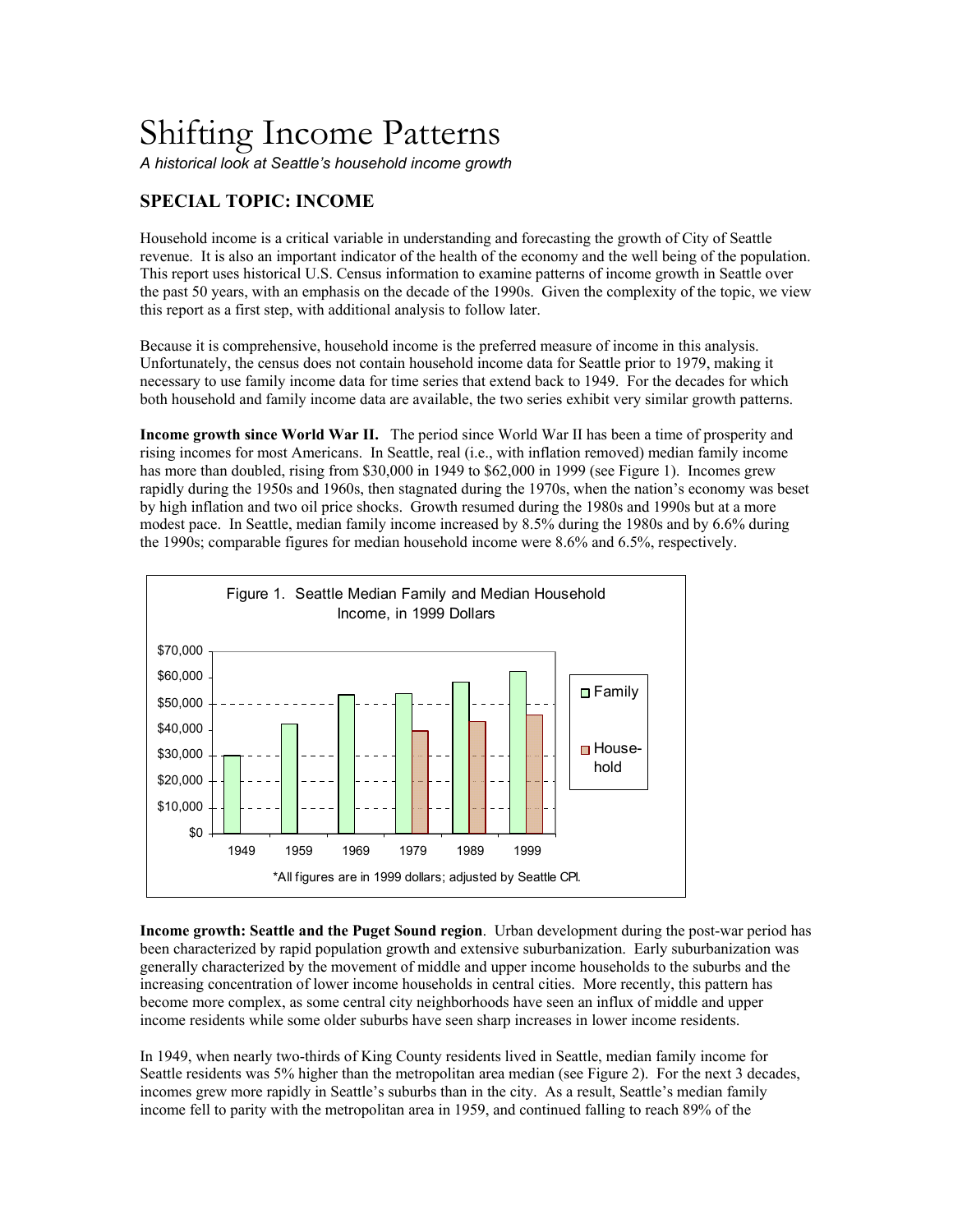metropolitan area median in 1979. This pattern has reversed in the most recent two decades, as incomes have grown faster in Seattle than in the rest of the metropolitan area since 1979. In 1999, Seattle median family income had risen to 98% of the metropolitan area median. Comparable 1999 figures for median household income and per capita income are 87% and 109%, respectively. The differences between the three income measures is due to Seattle's high proportion of non-family households, which have lower median incomes than family households, and the small size of Seattle households.



A more detailed view of Seattle's shifting income patterns is revealed by regional household income statistics prepared by the Puget Sound Regional Council (PSRC). PSRC groups the region's households into four equal quartiles based on household income (PSRC defines the region as King, Pierce, Snohomish, and Kitsap counties). The lowest quartile contains the 25% of the region's households that have the lowest median household incomes, the highest quartile contains the 25% of the region's households that have the highest incomes, and so forth. Figure 3, which portrays the change in households by quartile for Seattle for the past three decades, illustrates how Seattle's income structure has been shifting. During the 1970s, Seattle added households in the region's two lowest income quartiles and lost households in the upper two quartiles. In the 1980s growth was nearly uniform across all 4 quartiles. During the 1990s, growth shifted to the region's higher income quartiles, particularly the top quartile, which accounted for 59% of the city's increase.

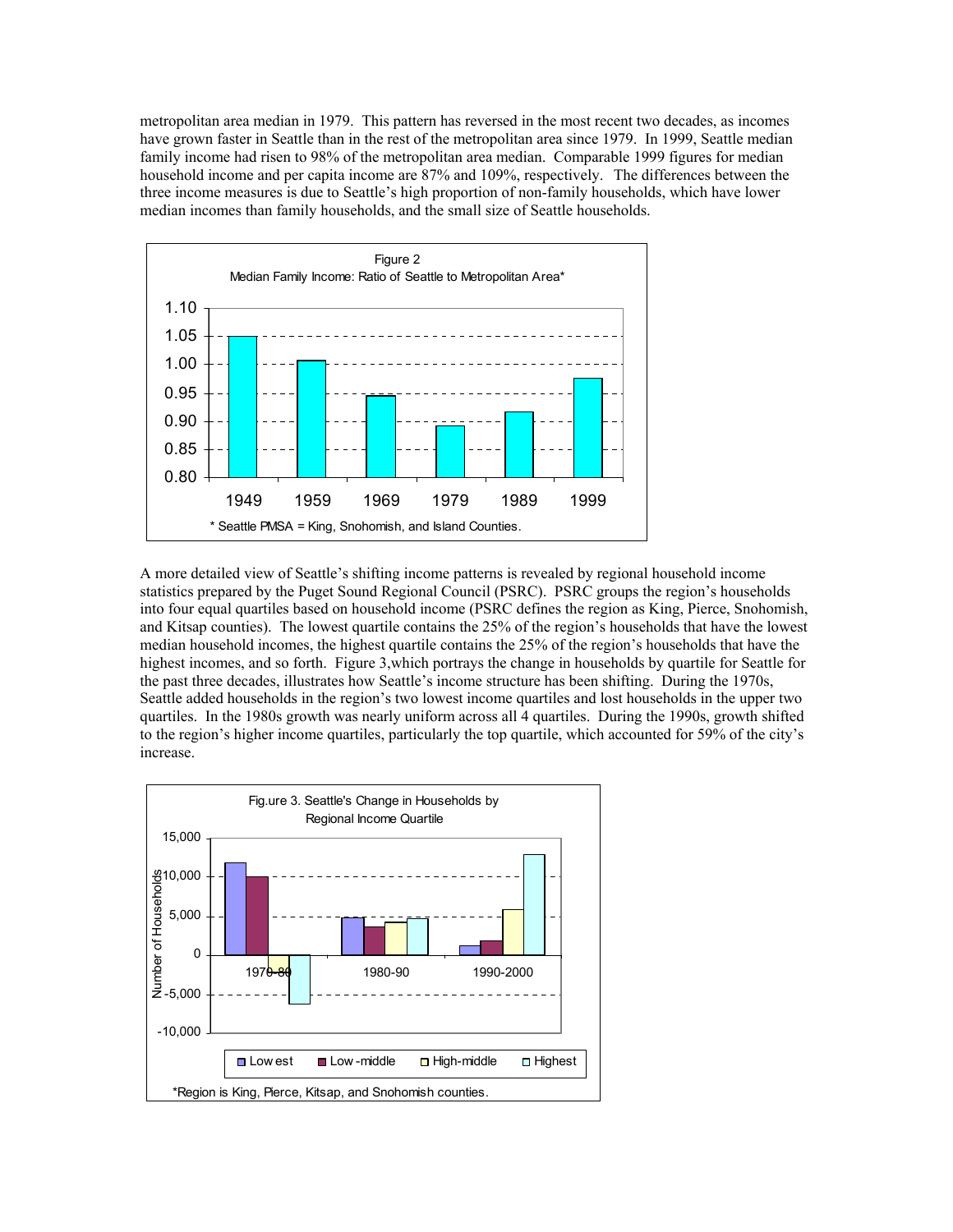Reasons for Seattle's recent gain in higher income households are no doubt many and complex. Among the likely causes are very strong job growth in Seattle in recent decades, the growing popularity of downtown living, worsening traffic congestion, and the high tech boom of the 1990s, which was focused in Seattle and east King County. The fact that 1999 was the peak year of the high-tech and internet boom suggests the boom had a major influence of the trends of the 1990s.

With Seattle increasing its share of the region's higher income households during the 1990s, an obvious question is which areas have seen shifts in the opposite direction. Some insight can be gained by looking at income growth in King County cities and unincorporated places that did not have major boundary changes between 1990 and 2000 (Figure 4). Of the 11 places in Figure 4, only Kirkland and Redmond had gains in median household income that were comparable to Seattle's. Seven places, six of which are in south King County, had income growth rates below the Seattle metropolitan area average. These types of intrametropolitan area income shifts are worthy of further research to identify causes and longer-term patterns, and to examine change in greater geographic detail.



**Current Income Distribution**. Although Seattle increased its share of higher income households during the 1990s, the city remains home to a higher than average share of the region's lower income households. This is reflected in Figure 5, which portrays Seattle's share of Seattle PMSA households by income range. Seattle's share is highest in the lowest income category, \$0-\$10,000, where the city accounts for 40% of PMSA households. The city's share declines steadily as incomes rise to a low of 22% for the \$75- \$100,000 category, then increases to reach 29% for the highest income category (\$200,000+). Seattle's had 27% of the PMSA's households in 1999.